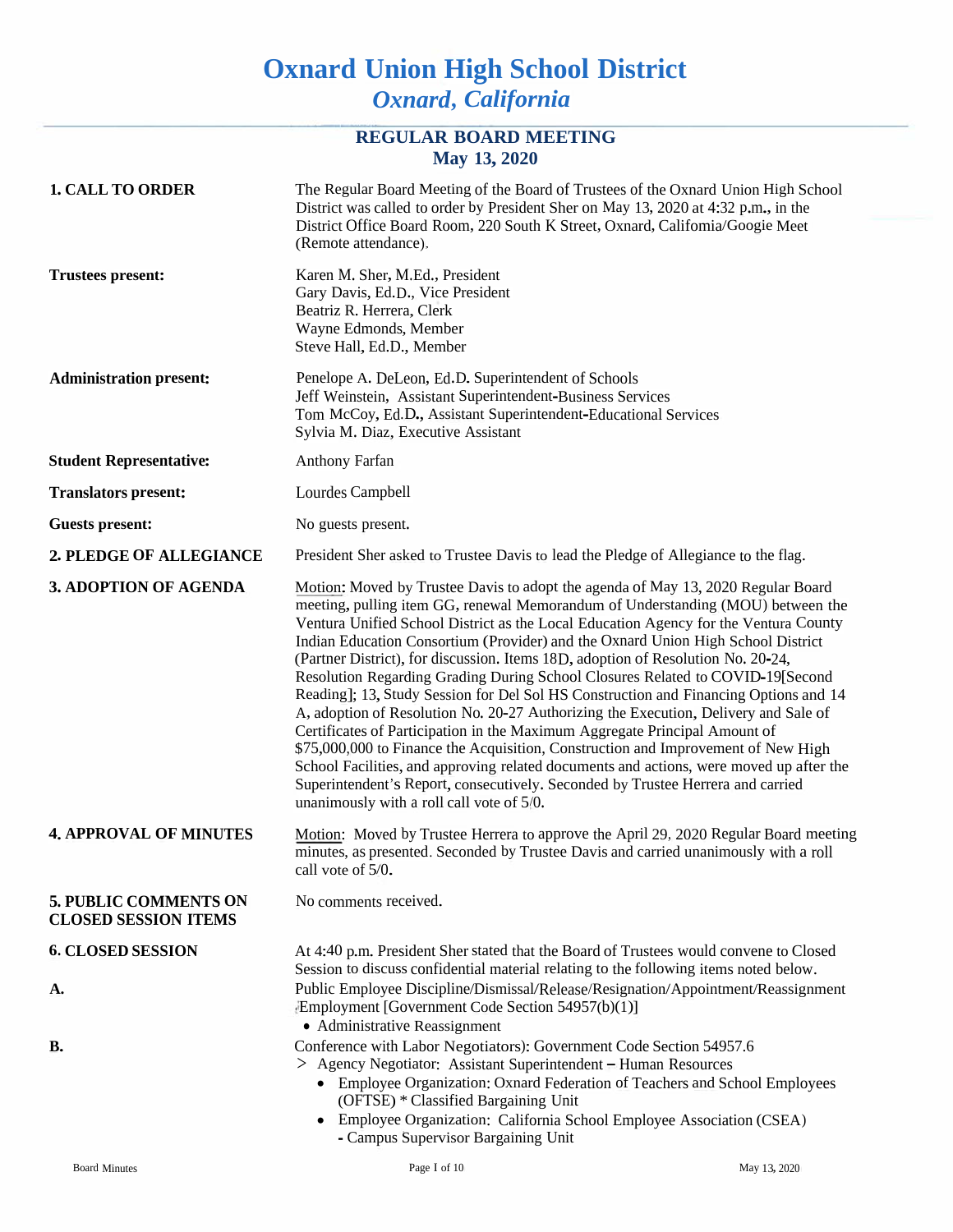| c.<br>D.<br>Ε.<br>$F_{\bullet}$                                      | Student Personnel: [Education Code §35146, 48912, 48919]<br>Consideration of Confidential Student Issues Other Than Expulsion and Suspension,<br>Pursuant to Education Code §35146<br>Conference with Legal Counsel - Anticipated Litigation, Pursuant to Government<br>Code § 54956.9 (d)<br>a. Number of cases: Three<br>Conference with Real Property Negotiator (Govt. Code § 54956.8) PROPERTY:<br>Multiple District-owned parcels, including: (1) South of Oxnard High School, APN 183-<br>0-030-180; (2) District Office Campus, 220, 309, and 315 South K Street, Oxnard, CA,<br>APNs 202-0-010-630 & -740; (3) Hueneme Road Adult School, 527 W Hueneme Road,<br>Oxnard, CA, APN 222-0-082-625; (4) 280 and 300 Skyway Drive, Camarillo, CA, APN<br>230-0-130-105; and (5) 15 Stearman Street, Camarillo, CA, APN 230-0-130-115<br>AGENCY NEGOTIATOR: Jeff Weinstein, Assistant Superintendent, Business Services<br>and Dr. Joel Kirschenstein, Consultant Sage Realty Group Inc. NEGOTIATING<br>PARTIES: To be determined UNDER NEGOTIATION: Price and terms of payment. |
|----------------------------------------------------------------------|-------------------------------------------------------------------------------------------------------------------------------------------------------------------------------------------------------------------------------------------------------------------------------------------------------------------------------------------------------------------------------------------------------------------------------------------------------------------------------------------------------------------------------------------------------------------------------------------------------------------------------------------------------------------------------------------------------------------------------------------------------------------------------------------------------------------------------------------------------------------------------------------------------------------------------------------------------------------------------------------------------------------------------------------------------------------------------------|
| 7. RECONVENE IN<br>PUBLIC: REPORT ON CLOSED<br><b>SESSION ACTION</b> | The Board reconvened at 5:37 p.m. President Sher reported out that no action was taken<br>during Closed Session.                                                                                                                                                                                                                                                                                                                                                                                                                                                                                                                                                                                                                                                                                                                                                                                                                                                                                                                                                                    |
| 8. VIRTUAL RECOGNITION<br><b>Student Wellness Officers</b>           | During this time of COVID-19 related school closures, several students, as noted below,<br>led calls with experts from HealthCorps Board of Advisors, discussing all the ways we<br>can take care of ourselves during this time of uncertainty.                                                                                                                                                                                                                                                                                                                                                                                                                                                                                                                                                                                                                                                                                                                                                                                                                                     |
|                                                                      | Aliya Sabater, Junior, Channel Islands High School** ABOVE & BEYOND<br>. Led two national interviews with HealthCorps Board of Advisors members<br>•Collaborated on the idea to spread OUHSD #COVID19Hero Nominations<br>•Led the CIHS Health Fair in November 2019 - reached 1500+ students school<br>community                                                                                                                                                                                                                                                                                                                                                                                                                                                                                                                                                                                                                                                                                                                                                                    |
|                                                                      | Cristian Torralba, Junior, Rio Mesa High School** ABOVE & BEYOND<br>•Led three national interviews with HealthCorps Board of Advisors members<br>•Collaborated on the idea to spread OUHSD #COVID19Hero Nominations                                                                                                                                                                                                                                                                                                                                                                                                                                                                                                                                                                                                                                                                                                                                                                                                                                                                 |
|                                                                      | Joshua De Leon, Sophomore, Adolfo Camarillo High School** ABOVE & BEYOND<br>•Led community supporting projects in his local area including letter writing to senior<br>citizens Acreating healthcare gowns for local hospitals.<br>•Led one national interview with HealthCorps Board of Advisors members<br>•Collaborated on the idea to spread OUHSD #COVID19Hero Nominations                                                                                                                                                                                                                                                                                                                                                                                                                                                                                                                                                                                                                                                                                                     |
|                                                                      | Colin Wong, Junior, Rancho Campana High School<br>•Led one national interview with HealthCorps Board of Advisors<br>•Shared his passion for the wellness of others during the time of COVID-19 school<br>closure                                                                                                                                                                                                                                                                                                                                                                                                                                                                                                                                                                                                                                                                                                                                                                                                                                                                    |
|                                                                      | Victoria Gonzalez, Junior, Oxnard High School<br>•Led ASB through the OHS Health Fair planning $\delta c$ execution process in February 2019                                                                                                                                                                                                                                                                                                                                                                                                                                                                                                                                                                                                                                                                                                                                                                                                                                                                                                                                        |
|                                                                      | Jocelyn Garcia Cruz, Junior, Oxnard High School<br>•Documented OHS Health Fair Sc supported pre-coordination with ALL student leaders                                                                                                                                                                                                                                                                                                                                                                                                                                                                                                                                                                                                                                                                                                                                                                                                                                                                                                                                               |
|                                                                      | Arianna Torres, Junior, Hueneme High School<br>•Prepared for NATIONAL call during visit from HealthCorps CEO, Amy Braun in<br>January 2020                                                                                                                                                                                                                                                                                                                                                                                                                                                                                                                                                                                                                                                                                                                                                                                                                                                                                                                                          |
|                                                                      | Karla Guzman, Junior, Pacifica High School<br>•Supported pre-planning & PHS wellness advocacy projects for HealthCorps within the<br>PacificaHealth Science Academy                                                                                                                                                                                                                                                                                                                                                                                                                                                                                                                                                                                                                                                                                                                                                                                                                                                                                                                 |
|                                                                      | Daiiah Cook, Frontier High School<br>•Shared FHS perspective Sc feedback on OUHSD Wellness Officers team                                                                                                                                                                                                                                                                                                                                                                                                                                                                                                                                                                                                                                                                                                                                                                                                                                                                                                                                                                            |
|                                                                      | Lester Giron, Condor High School<br>•Shared CHS perspective & feedback on OUHSD Wellness Officers team                                                                                                                                                                                                                                                                                                                                                                                                                                                                                                                                                                                                                                                                                                                                                                                                                                                                                                                                                                              |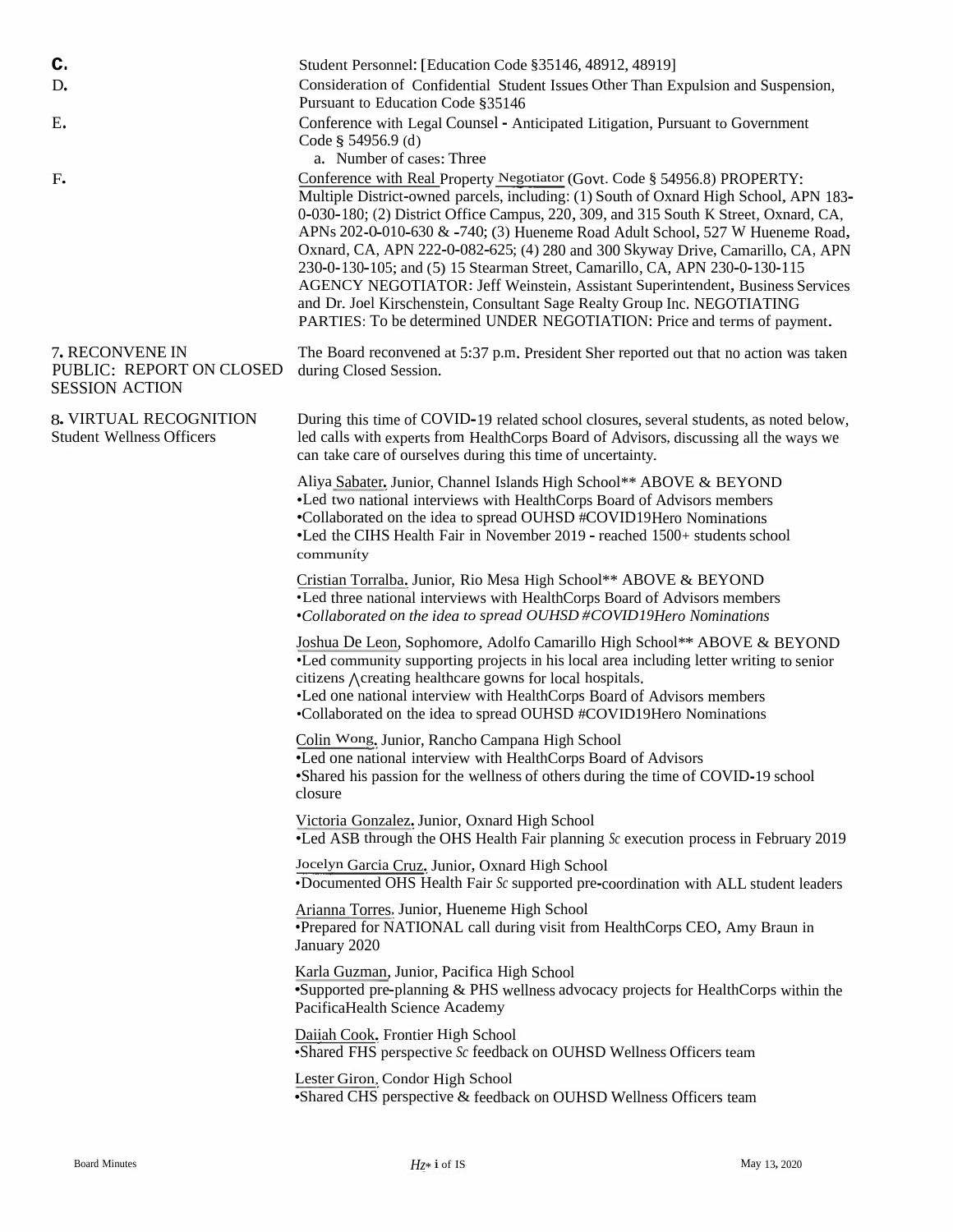| <b>9. PUBLIC COMMENTS TO</b><br><b>ADDRESS THE BOARD OF</b><br><b>TRUSTEES</b>                                                                                           | It was requested, in the agenda, that public comments be submitted via email to Dr.<br>DeLeon, Superintendent, no later than Monday, May 11, 2020 at 6:00 p.m.                                                                                                                                                                                                                                                                                                                                                                                                                                                                                                                                                                                                                                                                                                                                                                                                                                |
|--------------------------------------------------------------------------------------------------------------------------------------------------------------------------|-----------------------------------------------------------------------------------------------------------------------------------------------------------------------------------------------------------------------------------------------------------------------------------------------------------------------------------------------------------------------------------------------------------------------------------------------------------------------------------------------------------------------------------------------------------------------------------------------------------------------------------------------------------------------------------------------------------------------------------------------------------------------------------------------------------------------------------------------------------------------------------------------------------------------------------------------------------------------------------------------|
|                                                                                                                                                                          | Several members of the community submitted their comments to Dr. DeLeon, via email,<br>regarding the grading resolution. Some of these community members addressed Trustees<br>with mixed responses in favor of the credit/no credit, letter grade and credit/no credit and<br>just letter grades (option A grading resolution).                                                                                                                                                                                                                                                                                                                                                                                                                                                                                                                                                                                                                                                              |
|                                                                                                                                                                          | Mr. Bill Honnef, Measure A Oversight Committee Member, expressed his concern of the<br>construction funding for Del Sol HS. He requested that Trustees fulfill the obligations<br>made to the voters when trying to pass the Bond. Mr. Honnef also noted he is against<br>Trustees being in favor of the \$75,000,000 COP being considered tonight.                                                                                                                                                                                                                                                                                                                                                                                                                                                                                                                                                                                                                                           |
| <b>10. SUPERINTENDENT'S</b><br><b>REPORT</b>                                                                                                                             | Superintendent DeLeon reported on the following:<br>• Proud of how the community has come together to support each other at this time<br>• Thanked the Union Brethren for their continued support<br>• Thanked families and communities for stepping up as well to volunteer<br>• Lawn signs are being picked up by seniors<br>• City of Oxnard is working with the District to set up a parade for all graduates<br>• Menstrual products will be distributed when food is distributed, dates to be posted<br>• Trustees are in the process of filming their video message for the Class of 2020<br>• Principals are planning on how they will handle student checkout this year<br>• Huge progress has been made for incoming freshman registrations<br>• Thanked counselors, registrars, Wellness Committee, teachers, and SIS's who are<br>helping meet the mental health and social/emotional needs of OUHSD students<br>• Thanked the Board for their direction during these tough times |
| 11. STUDENT<br><b>REPRESENTATIVE TO THE</b><br><b>BOARD - ANTHONY FARFAN</b>                                                                                             | Anthony Farfan supplied his report for the time period since the last board meeting on<br>April 29, 2020.<br>Anthony shared the results of the grading survey he put out on social media to fellow<br>OUHSD students and through Oxnard District Council, ODC, regarding the grading<br>resolution being considered by Trustees this evening. He added that both the Class of                                                                                                                                                                                                                                                                                                                                                                                                                                                                                                                                                                                                                 |
|                                                                                                                                                                          | 2020 and 2021 submitted responses and that some students were very passionate in their<br>responses about this issue.                                                                                                                                                                                                                                                                                                                                                                                                                                                                                                                                                                                                                                                                                                                                                                                                                                                                         |
|                                                                                                                                                                          | Dr. McCoy added that both the National Honor Society and California Scholarship<br>Federation will not penalize students that receive a grade of pass in this COVID-19<br>semester. This information will be shared via Parent Square                                                                                                                                                                                                                                                                                                                                                                                                                                                                                                                                                                                                                                                                                                                                                         |
|                                                                                                                                                                          | Dr. DeLeon also added that Out-of-State schools on the East Coast, Mid-West, and<br>Western States, such as Arizona and Nevada, are adopting the same language as the UC's<br>and CSU's of accepting pass/credit. Most of these institutions are basing their<br>scholarship awards and financial aid awards from the high schools 7 <sup>th</sup> semester.                                                                                                                                                                                                                                                                                                                                                                                                                                                                                                                                                                                                                                  |
| <b>12. CONSENT CALENDAR</b>                                                                                                                                              | Motion: Trustee Herrera moved to approve the Consent Calendar, as presented. Seconded<br>by Trustee Hall and carried unanimously with a roll call vote of 5/0.                                                                                                                                                                                                                                                                                                                                                                                                                                                                                                                                                                                                                                                                                                                                                                                                                                |
| A. Consideration of Approval of<br>Purchase Orders, April 14 - May 5,<br>2020                                                                                            | Purchase Orders totaling \$6,387,782.39 be approved, as presented.                                                                                                                                                                                                                                                                                                                                                                                                                                                                                                                                                                                                                                                                                                                                                                                                                                                                                                                            |
| B. Consideration of Approval of<br><b>Nutritional Services Contract</b><br>Renewal with P&R Paper Supply<br>Company                                                      | It is the recommendation of District Administration that the Board of Trustees approve<br>the Nutritional Services contract renewal with P&R Paper Supply, as presented.                                                                                                                                                                                                                                                                                                                                                                                                                                                                                                                                                                                                                                                                                                                                                                                                                      |
| C. Consideration of Approval of<br><b>Nutritional Services Contract</b><br>Renewals with Sysco Food Service<br>of Ventura, Inc., and Tri County<br><b>Bread Services</b> | It is the recommendation of District Administration that the Board of Trustees approve the<br>Nutritional Services contract renewals with Sysco Food Services of Ventura, Inc. and Tri<br>County Bread Services, as presented.                                                                                                                                                                                                                                                                                                                                                                                                                                                                                                                                                                                                                                                                                                                                                                |
|                                                                                                                                                                          |                                                                                                                                                                                                                                                                                                                                                                                                                                                                                                                                                                                                                                                                                                                                                                                                                                                                                                                                                                                               |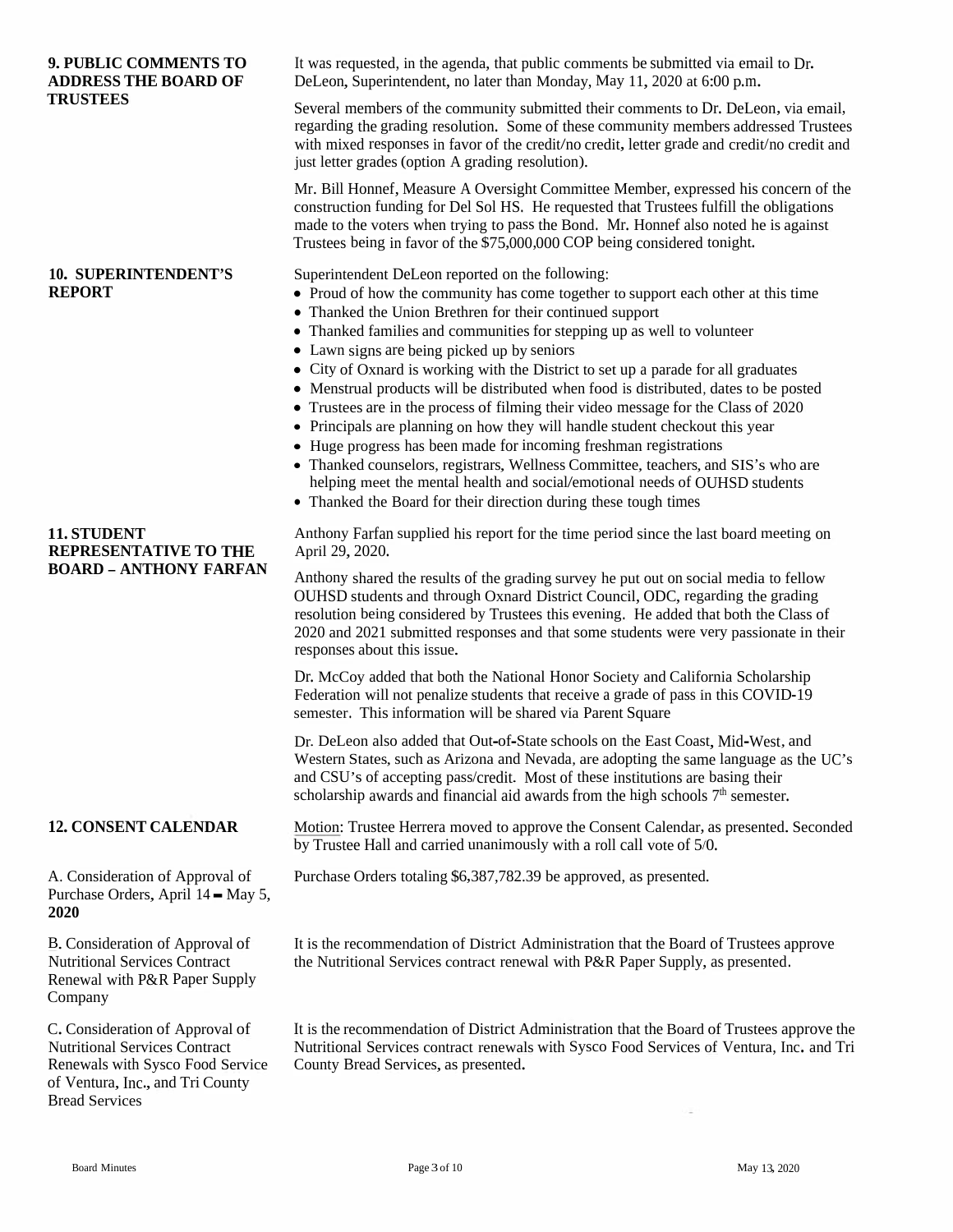D. Consideration of Approval of Nutritional Services Contract Renewal with Driftwood Dairy

E. Consideration of Approval of Nutritional Services Contract Renewals with Gold Star Foods, The Sysco<br>Borry Man, Inc. and Sysco Faced Berry Man, Inc. and Sysco FoodService of Ventura, Inc.

F. Consideration of Contract Awardto Byrom-Davey, Inc. for PlayfieldStadium Renovations, Bid 616 presented.

G. ConsiderationUtilize PEPPMUtilize PEPPM Piggyback Contract the use of the PEPPM piggyback<br>to Purchase Chromebook Cases from Technologies, Inc., as presented.<br>MJP Technologies, Inc. MJP Technologies, Inc.

H. Consideration of Approval of Contract Award to Tabbara<br>Comparation to Canduat Ha Corporation to Conduct Hazardous<br>Materials Summer of AGUS and Materials Survey at ACHS and<br>рмия RMHS

I. ConsiderationContract Award to NV5<br>Increation and Testing f Inspection and Testing for CIHSInspection and Testing for CIHS Classroom Installations, as presented.<br>Relocatable Classroom Installations

J. Consideration of Approval of Contract Award to Sea-Clear Pools for Heat Exchange for RMHS and<br>Electrical Pyness for OUS & PMI Electrical Bypass for OHS & RMHS

K. Consideration of Approval of<br>Contract Award to All About Cl Contract Award to All About Glass for Energy Efficient Replacement Windows for ACHS Weight Room

L. Consideration of Approval of<br>Contract Amerika Spects Fecilia Contract Award to Sports Facilities<br>Croup to Barlage CIUS Versity Group to Replace CIHS Varsity<br>Football Locker-room Lockers Football Locker-room Lockers

M. Consideration of Approval of Contract Award to Sports Facilities Group for HHS Marquee Replacement

N. Consideration of Approval of Contract Award to Pacificom for Paging SystemPaging System Interface and<br>Network Server and Software for<br>UUIS **HHS** 

O. Consideration of Approval of Contract Award to Pacificom Contract Award to Pacificom for<br>Technology Data Communications<br>to Lessed Releastable Channel to Leased Relocatable Classrooms at<br>ACUS and CUIS ACHS and CIHS

It is the recommendation of District Administration that the Board of Trustees approve<br>the Nutritional Services contract are surel with Driftwood Deiry as approximated the Nutritional Services contract renewal with Driftwood Dairy, as presented.

 Food Service of Ventura, Inc., as presented. It is the recommendation of District Administration that the Board of Trustees approve<br>the Nutritional Services contrast repoyals with Gold Star Fanda The Darty Man Inc. o the Nutritional Services contract renewals with Gold Star Foods, The Berty Man Inc. and<br>Suses Food Service of Venture, Inc., as presented

It is the recommendation of District Administration that the Board of Trustees approve the contract award to Byrom-Davey, Inc. for <sup>p</sup>layfield stadium renovations, Bid <sup>616</sup>, as

n of Approval to It is the recommendation of District Administration that the Board of Trustees approve<br>Biggy healt Contract the use of the BEBBM pieces healt Contract to purchase Chromehoels assess from MD the use of the PEPPM piggyback Contract to purchase Chromebook cases from MJP Technologies, Inc., as presented.

> It is the recommendation of District Administration that the Board of Trustees approve a<br>Contract Arrord to Tabbase Comparation to Conduct Hazardous Materials Summar of Contract Award to Tabbara Corporation to Conduct Hazardous Materials Survey at ACHS and RMHS, as presented.

n of Approval of It is the recommendation of District Administration that the Board of Trustees approve a<br>d to NW5 for Special Contract Award to NW5 for Special Inspection and Testing for CIUS Pelegateble for Special Contract Award to NV<sup>5</sup> for Special Inspection and Testing for CIHS Relocatable Classroom Installations, as presented.

> It is the recommendation of District Administration that the Board of Trustees approve<br>Contract Award to See Clear Boals for Heat Exchange for DMUS and Electrical Dynas Contract Award to Sea-Clear Pools for Heat Exchange for RMHS and Electrical Bypass<br>for OHS & RMHS, as presented for OHS & RMHS, as presented.

> It is the recommendation of District Administration that the Board of Trustees approve a<br>Contract Award to All About Class for Franzy Efficient Bonleagment Windows for Contract Award to All About Glass for Energy Efficient Replacement Windows for<br>ACUS Weight Ream, as researted ACHS Weight Room, as presented.

> It is the recommendation of District Administration that the Board of Trustees approve a<br>Contract Award to Sports Focilities Crown to Bankase CUIS Versity Fockholl Lackage Contract Award to Sports Facilities Group to Replace CIHS Varsity Football Locker- roomroom Lockers, as presented.

> It is the recommendation of District Administration that the Board of Trustees approve a<br>Contract Arrest to Sports Facilities Crown for HHS Mergues Berlesswert, as assessed Contract Award to Sports Facilities Group for HHS Marquee Replacement, as presented.

> It is the recommendation of District Administration that the Board of Trustees approve a<br>Contract Arrest to Board for Board for Board Surface and Network Security of Contract Award to Pacificom for Paging System Interface and Network Server and Software for HHS, as presented.

> It is the recommendation of District Administration that the Board of Trustees approve a<br>Contract Arrord to Board on Factual and Data Communications to Lancel Contract Award to Pacificom for Technology Data Communications to Leased Relocatable Classrooms at ACHS and CIHS, as presented.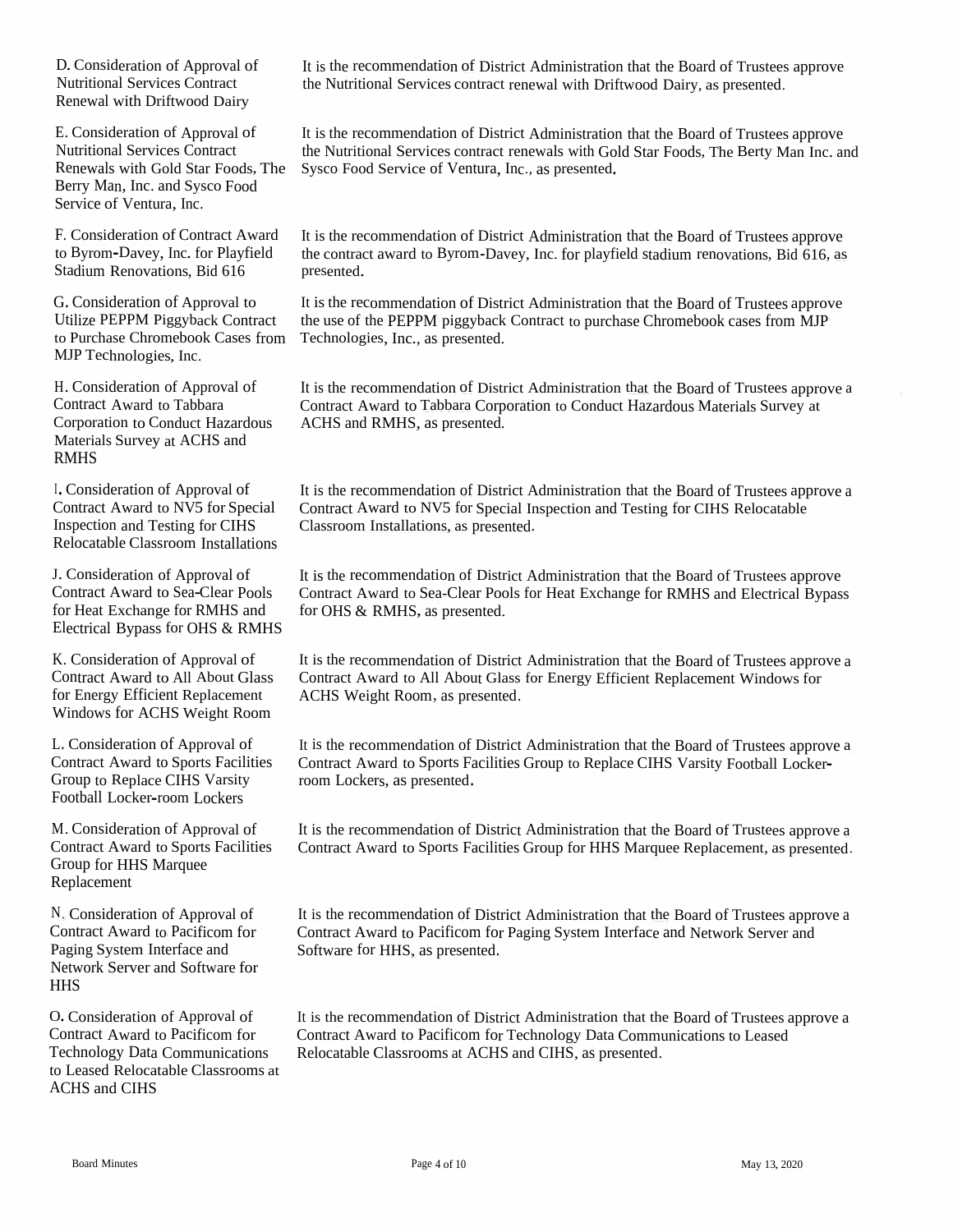P. Consideration of Approval of Contract Award to Overhead Door to Replace the Roll Up Doors at the Upper and Lower Stadium Snack Shacks at ACHS

Q. Consideration of Approval of Contract Change Order #1 to Waisman Construction for Additional Soil Stabilization for CIHS New Relocatable Classroom Building Installations

R. Consideration of Approval of Contract Award to Jordan Electric for Electrical Service to Leased Relocatable Classrooms at PHS

S. Consideration of Approval of Contract Award to North American Technical Services for In Plant Inspection for the Construction of New Relocatable Classrooms for RCHS and RMHS

T. Consideration of Approval of Contract Award to Kiwitt \*s General Building Contractor for Replacing the Southside Waste Piping and Drinking Fountain Waste Piping at 1800 Solar Drive

U. Consideration of Approval of Contract Award to Hughes General Engineering for Mise. Concrete Retrofits at ACHS and FHS

V.Consideration of Approval of Contract Award to Jensen Design & Survey for Offsite Utilities and Improvements Design Consulting Services for the New DSHS

W. Consideration of Approval of Contract Award to FieldTurf for Genius Stadium Playfield Monitoring System for ACHS, CIHS, HHS, OHS, PHS & RMHS

X. Consideration of Approval of Contract Award to Ardalan Construction for OHS Swimming Pool Building LED Lighting and Interior Painting

Y. Consideration of Approval of Contract Award to Allen Electric Company to Replace Existing FHS Classroom Lighting with LED Lighting

It is the recommendation of District Administration that the Board of Trustees approve <sup>a</sup> Contract Award to Overhead Door to Replace the Roll Up Doors at the Upper and Lower Stadium Snack Shacks at ACHS, as presented.

It is the recommendation of District Administration that the Board of Trustees approve Contract Change Order #1 to Waisman Construction for Additional Soil Stabilization for CIHS New Relocatable Classroom Building Installations, as presented.

It is the recommendation of District Administration that the Board of Trustees approve <sup>a</sup> Contract Award to Jordan Electric for Electrical Service to Leased Relocatable Classrooms at PHS, as presented.

It is the recommendation of District Administration that the Board of Trustees approve <sup>a</sup> Contract Award to North American Technical Services for In Plant Inspection for the Construction of New Relocatable Classrooms for RCHS and RMHS, as presented.

It is the recommendation of District Administration that the Board of Trustees approve <sup>a</sup> Contract Award to Kiwitt's General Building Contractor for Replacing the Southside Waste Piping and Drinking Fountain Waste Piping at 1800 Solar Drive, as presented.

It is the recommendation of District Administration that the Board of Trustees approve <sup>a</sup> Contract Award to Hughes General Engineering for Mise. Concrete Retrofits at ACHS and FHS, as presented.

It is the recommendation of District Administration that the Board of Trustees approve <sup>a</sup> Contract Award to Jensen Design & Survey for Offsite Utilities and Improvements Design Consulting Services for the New DSHS, as presented.

It is the recommendation of District Administration that the Board of Trustees approve <sup>a</sup> Contract Award to FieldTurf for Genius Stadium Playfield Monitoring System for ACHS, CIHS, HHS, OHS, PHS & RMHS, as presented.

It is the recommendation of District Administration that the Board of Trustees approve Contract Award to Ardalan Construction for OHS Swimming Pool Building LED Lighting and Interior Painting, as presented.

It is the recommendation of District Administration that the Board of Trustees approve <sup>a</sup> Contract Award to Allen Electric Company to Replace Existing FHS Classroom Lighting with LED Lighting, as presented.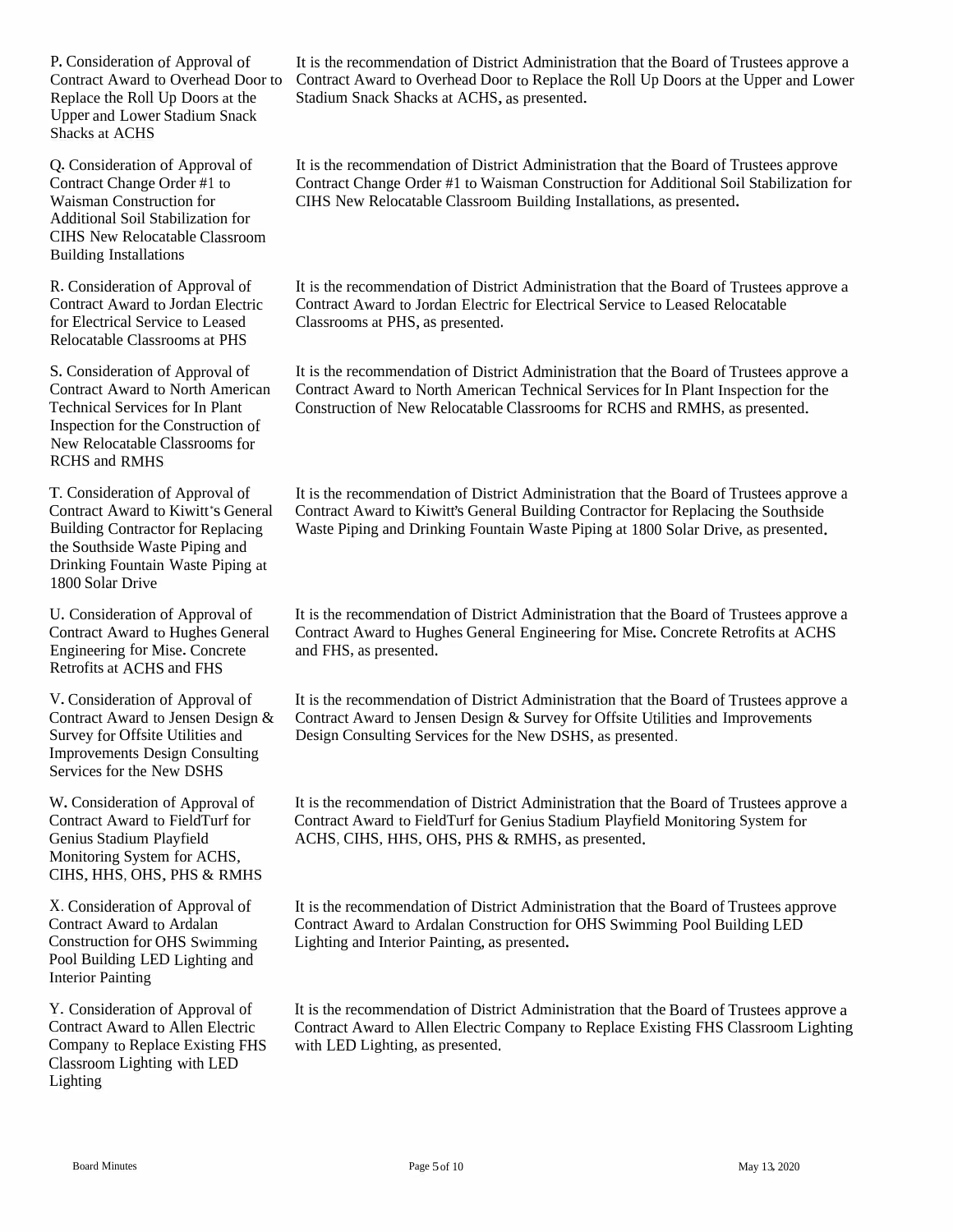Z. Consideration of Approval of Contract Award to California Electric Company to Provide Concrete Slabs for Pool Equipment Storage at OHS

AA. Consideration of Approval of Purchase Award to Fair-Play by Translux for New Gymnasium<br>Basketball Scoreboards at ACI Basketball Scoreboards at ACHS and<br>PLIS PHS

BB. ConsiderationBB. Consideration of Board Pre-<br>Approval of Measure A Bond<br>Contract Awards of \$25K or less Contract Awards of \$25KIndividual Contract ChangeIndividual Contract Change Orders Year Only, as presented.<br>Of \$15K or less for Measure A<br>Projects Only and for the 2020-21 Projects Only and for the 2020-21 Fiscal Year Only

CC. Consideration of Approval of Contract Award to Fedvel Construction for RMHS Shops Ceiling Replacements with Tectum

DD. Consideration of Approval of Contract Award to On Premise Products for a Quick Café Enclosure presented.<br>for ACHS for ACHS

EE. Consideration of Approval of **Updated Work Experience Education** Plan District Plan [Second Reading]

FF. ConsiderationMemorandum of Understanding Memorandum of Understanding<br>between the Oxnard Union High<br>Sabaal District and Colifornia School District and California Partnership for Achieving Student Success (Cal-PASS Plus)

GG. Consideration of Renewal Memorandum of Understanding (MOU) betweenEducation Agency for the Ventura presented.<br>County Indian Education County Indian Education Consortium (Provider) and the (Provider) and the Oxnard Union High School District (Partner District) *Tabled*School District as the Local

HH. Consideration of Approval of Personnel Items

13.STUDY SESSIONS

2020/2021 Budget and LCAP

It is the recommendation of District Administration that the Board of Trustees approve a<br>Clartest Agreed to Galifannia Flasteir General to Barriel St. Left. Beal Stemme at Contract Award to California Electric Company to Provide Slabs for Pool Storage at OHS, as presented.

It is the recommendation of District Administration that the Board of Trustees approve a<br>Presidence Arrest to E.i. Plan by Trustlyn for New Gausse i. as Deskribed in Secretary in Purchase Award to Fair-Play by Translux for New Gymnasium Basketball Scoreboards at ACHS and PHS, as presented.

K or less and Change Orders of \$15K or less for Measure A Projects Only and for the 2020-21 Fiscal<br>nge Orders — Year Only, as presented It is the recommendation It is the recommendation of District Administration that the Board of Trustees Pre-<br>Approval of Measure A Bond Contract Awards of \$25K or less and Individual Contract<br>Change Orders of \$15K or less for Measure A Projects On

> It is the recommendation of District Administration that the Board of Trustees approve a<br>Contract Armed to Federal Constanting for PMIS Shane Oillier Predsequents with Contract Award to Fedvel Construction for RMHS Shops Ceiling Replacements with Tectum, as presented.

> It is the recommendation of District Administration that the Board of Trustees approve a Contract Award to On Premise Products for <sup>a</sup> Quick Café Enclosure for ACHS, as

approve the Updated Work Experience Education Plan, as presented. It is the recommendation of the District Administration that the Board of Trustees

n of Approval of the It is the recommendation of the District Administration that the Board of Trustees approve Memorandum of Understanding between the Oxnard Union High School District<br>and California Partnership for Achieving Student Success (Cal-PASS Plus), as presented. and California Partnership for Achieving Student Success (Cal-PASS Plus), as presented.

n of Renewal It is the recommendation of District Administration that the Board of Trustees approve the Renewal Memorandum of Understanding (MOU) between the Ventura Unified School District as the Local Education Agency for the Ventura County Indian Education Consortium (Provider) and the Oxnard Union High School District (Partner District), as

> Trustee Davis recommended that Trustees not approve any genera<sup>l</sup> fund moneyexpenditures for next fiscal year, that is not required, until they resolve the budget;<br>they feel as a setting most then the big time and this is a smill some had fee social therefore, no action was taken at this time and this itemtherefore, no action was taken at this time and this item will come back for consideration<br>at a future meeting. Dr. McCoy informed Trustees that they have time to be presented<br>with the halomed by the first halomed and this with the balanced budget first before <sup>a</sup> decision has to be made on this item.

It is the recommendation of District Administration that the Board of Trustees approve the personne<sup>l</sup> items, as presented.

Trustee Sher called for <sup>a</sup> break at 8:08 p.m. The meeting resumed at 8:14 p.m.

Business Services started the process of creating the adopted budget for 2020/2021. Trustees were presented with a board study session on the budget before the presentation<br>and multis has in a the lune 24, 2020 Beard masting. and public hearing at the June 24, <sup>2020</sup> Board meeting.

- Trustees were informed of the following:
- The Lottery funding received is divided up into restricted and unrestricted funds and<br>it's lay that  $\mathbb{R}^1$  will be it's less than \$1 million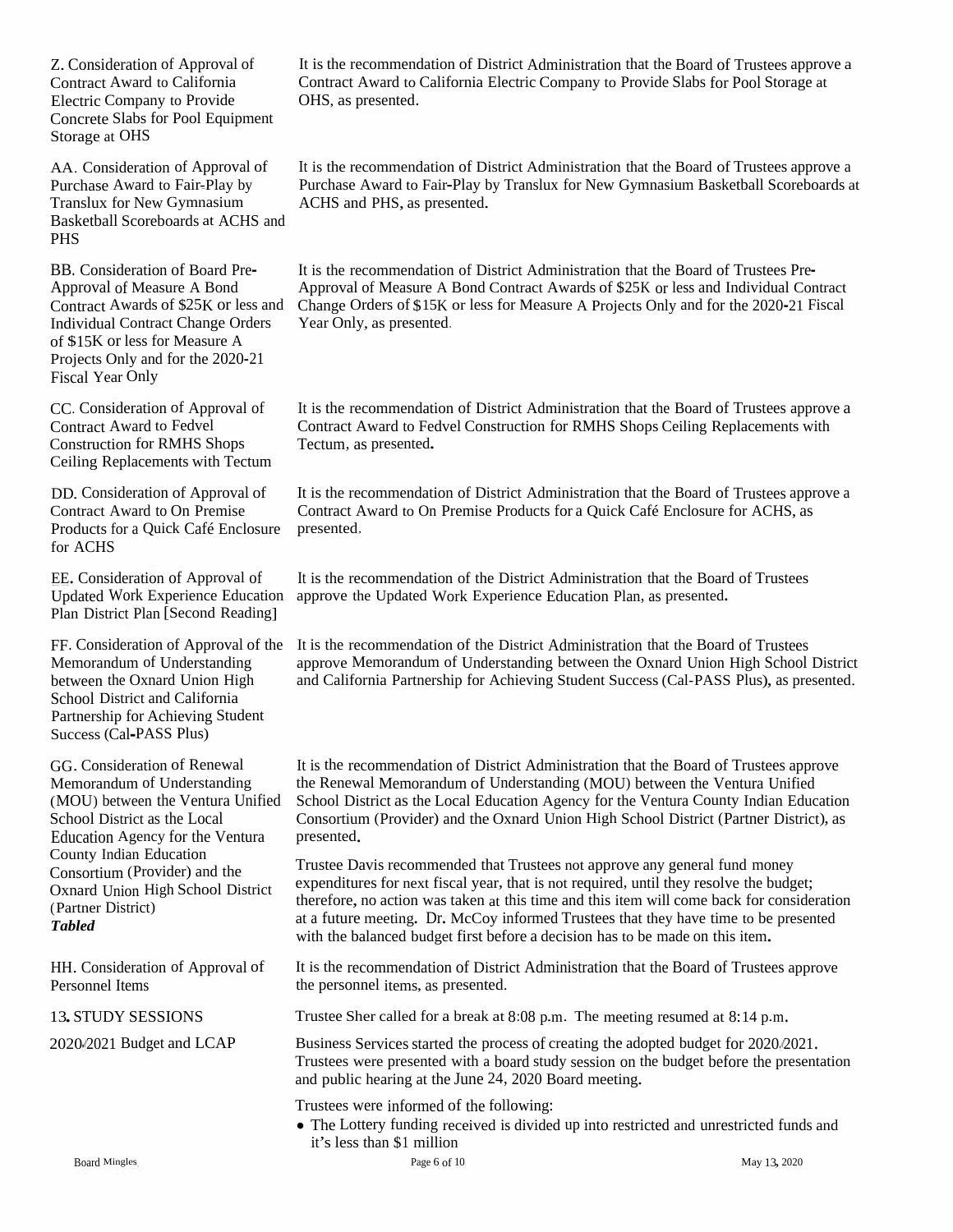Del Sol HS Construction and Financing Options *(this item was heard after item 18.D.)*

## **14. ACTION ITEMS**

A. Consideration of Adoption of Resolution No. 20-27 Authorizing the Execution, Delivery and Sale of Certificates of Participation in the Maximum Aggregate Principal Amount of \$75,000,000 to Finance the Acquisition, Construction and Improvement of New High School Facilities, and Approving Related Documents and Actions

## **16. ACTION ITEMS CONTINUED**

B. Consideration of Approval of Contract Award to Waisman Construction, Inc. for Construction Tenant Improvements at Solar Drive, Bid 618 *Approved*

- Current OUHSD reserves, 10.72%, includes the 3% mandated reserve
- CDE will roll over ADA from this year into next year, if Distance Learning continues in the fall
- Trustee Sher recommended that Trustees vote for AB <sup>2646</sup> allowing funding to be based on enrollment
- What will P2 be based on? February 29, 2020 instead of October 2020
- After School Mariachi Program will be built into the LCAP using 1.2 FTE
- 1:1 devices are one of the top priorities of the 2020/2021 LCAP
- LCAP Supplemental and Concentration will increase to almost \$30 million dollars

Trustees recommended that Mr. Weinstein presen<sup>t</sup> another 2020'2021 budget study session at the May 27, 2020 meeting and if needed, <sup>a</sup> budget study session will be added to the June 3, 2020 Special Board meeting for the Superintendent Search.

Business Services is preparing to go out to bid for the construction of Del Sol High School. In order to do this, the board must <sup>g</sup>ive the department direction concerning how the school will be constructed and paid for. Trustees requested <sup>a</sup> board study session to determine the direction of the school's future construction.

- Matching funds qualifications (library and two gyms) approximately \$1,000,000
- Receipt of matching funds takes anywhere from two to ten years
- Two gyms to be built but the auxiliary gym is approximately 35% of the size of the larger gym, two might be <sup>a</sup> luxury at this time
- Field size would be comparable to that of <sup>a</sup> soccer field
- Nothing at this time has been noted that can postpone construction
- Limited parking, as noted in presentation, is related to athletic venues and parking to be built first will be on the East side of the campus
- No money has been moved from one school to another. Is Option <sup>1</sup> consistent with the commitments that Trustees made prior to Measure <sup>A</sup>

Motion: Trustees decided to go with Mr. Weinstein's option; therefore, no action was taken at this time on adopting resolution No. 20-27.

Option #1

- Build all classrooms and food service area
- Small field and blacktop for PE
- Del Sol shares PHS and OHS athletic venues until built
- Del Sol shares PHS and OHS Performing Arts Center until built
- Administration and library placed in relocatable buildings or empty classrooms until built
- No borrowings until after recession is over and then board determines what more to build in change order and how much to borrow

In December of 2018, OUHSD purchased in partnership with RIO SD <sup>a</sup> new district office building on Solar Drive. The City of Oxnard has issued <sup>a</sup> construction permit after completing its review. OUHSD has received <sup>a</sup> qualified bid for the renovation of the facility and Trustees were <sup>g</sup>iven an update before the bid is voted on. 15. **STAFF REPORT** In December of 2018, OU<br>
> Progress Solar Drive office building on Solar D<br>
completing its review. OU<br>
facility and Trustees were<br>
Mr. Weinstein informed T<br>
used for the Solar Drive p<br>
expenses to a new

Mr. Weinstein informed Trustees that the only Measure <sup>A</sup> funding, \$2.75 million, being used for the Solar Drive property is for Oxnard Adult School renovation or moving

Motion: Trustee Herrera moved to approve the contract award to Waisman Construction, Inc. for construction tenant improvements at Solar Drive, bid 618, as presented. Seconded by Trustee Hall and carried unanimously with <sup>a</sup> roll call vote of 5/0.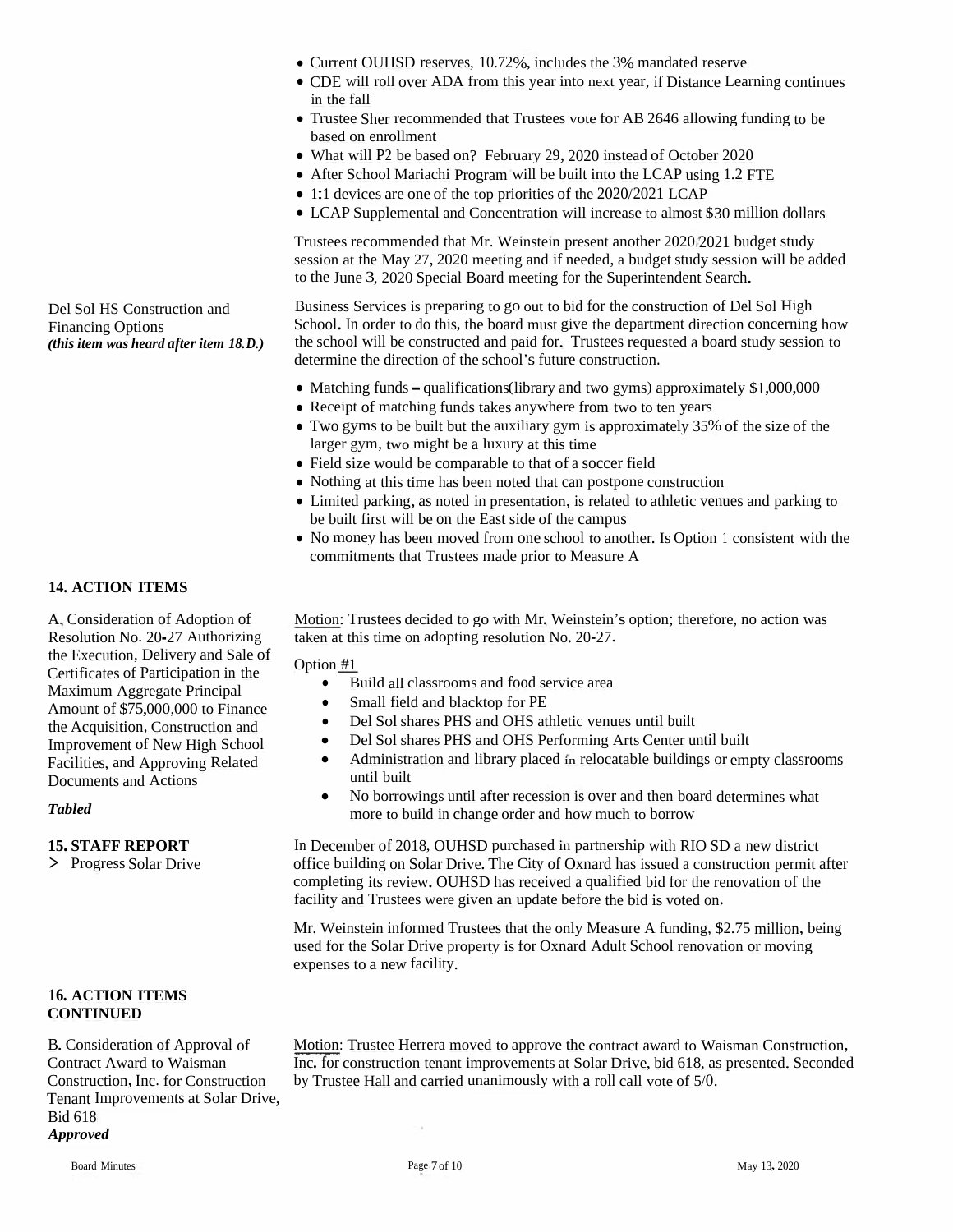# **17. STAFF REPORT**

 Electric Bus Charging Stations **Center** 

Trustees were presented with <sup>a</sup> proposa<sup>l</sup> of an electric bus charging facility at the April 29th board meeting. Mr. Weinstein presented them with more information, as requested.<br>The following items were discussed:

e following items were discussed:

- The District has been approved for the charging stations and the buses, but the actual next is for the actual in het was  $2.2 \times 2.7$  million dellars. cost is for the center which is between 3.2-3.7 million dollars
- RDA and Developer Fees balance will be approximately \$2.5 million, if center is approved approved
- Contract is a not to exceed and if responses come in higher than the allotted amount then the project will be cancelled and a new plan will be brought back to Trustees then the project will be cancelled, and a new plan will be brought back to Trustees<br>The cost for the charging stations, buses and center will come out of general fund
- The cost for the charging stations, buses and center will come out of general fund, if<br>this proposal is not approved this proposa<sup>l</sup> is not approve<sup>d</sup>
- Trustees are only approving the design contract at this time, approximately \$377,000
- Buses are currently housed at district transportation center, ACHS and RMHS<br>• Campus Way rode at OHS needs to be extended out and not widened
- Campus Way rode at OHS needs to be extended out and not widened
- FAA will not allow center to be built at current district transportation center as it's under the protection flight zone

<u>Motion:</u> Trustee Hall moved to approve the contract award to Flewelling &  $\lambda$ Motion: Trustee Hall moved to approve the contract award to Flewelling & Moody<br>Architects for design services for the sitework associated with a creation of electric bus<br>terminal and abancing area at OUS as greented. Seesn terminal and charging area at OHS, as presented. Seconded by Trustee Herrera and<br>corried unonimenals with a well will get of 5%

Motion: Trustee Hall moved to adopt Resolution No. 20-24, Option A, Resolution<br>receptive creding during school clasures related to COVID 10 [Second Beading] regarding grading during school closures related to COVID-19 [Second Reading], as presented. Seconded by Trustee Davis and carried. Roll call vote was 3/2. Trustees Hall, Davis and Edmonds were in favor of Option <sup>A</sup> and Trustees Herrera and Sher opposed both options.

Trustees thanked Dr. DeLeon and her staff for convening the grading guiding coalition and Anthony Farfan, Student Representative to the Board, for his survey submitted through social media for OUHSD students. Trustees also thanked the community and<br>students for the comments they submitted for this resolution. Trustees inquired if the r students for the comments they submitted for this resolution. Trustees inquired if the pass<br>of  $70\%$  weak completion and and it for  $60\%$  weak completion a genuinement of UG and of 70%of 70% work completion and credit for 60% work completion a requirement of UC and<br>CSU and if it was a strong recommendation from the input group. Dr. McCoy replied CSU and if it was a strong recommendation from the input group. Dr. McCoy replied<br>that UC will verify if the grade of pass is equivalent to 70% or greater in the course. The<br>committee suggested instead of pass/fail that st committee suggested instead of pass, fail that students be given the option of pass or<br>credit which is far high school organization as an incomplete. Dr. Hell school that at the credit which is for high school graduation or an incomplete. Dr. Hall asked that staff not<br>less site as these students that we see an incomplete. He also saked that staff and a lose site on those students that receive an incomplete. He also asked that staff send a<br>repeat to Trustees informing them of the number of students that received an incomplete report to Trustees informing them report to Trustees informing them of the number of students that received an incomplete<br>once grades are submitted. Trustees inquired as to what happens to seniors that will<br>receive an incomplete. During the students have b receive an incomplete. Dr. McCoy replied that sites have been asked to track seniors in<br>Edeenvisy and that courselors are reaching out to equipmentally that are not on track. Edgenuity and that counselors are reaching out to Edgenuity and that counselors are reaching out to seniors, daily, that are not on track.<br>Seniors who do not complete the 230 credits required to graduate will be enrolled in<br>summary school. Trustees school have the assumen summer school. Trustees asked how the community and Dr. McCoy felt about the<br>incomplete ortions will it cause ony complications or undue state for the fifth pamber summer school. Trustees asked how the community and Dr. McCoy felt about the<br>incomplete option; will it cause any complications or undue stress for staff members or<br>the data is the fall to a Dr. McCore of inned that it wil students during the fall term. Dr. McCoy affirmed that it will not. Trustees also<br>confirmed that this mealution is only for spring 2020 and that conversations will confirmed that this resolution is only for spring 2020 and that conversations will continue<br>cases mess is lreause short what configuration of teaching and learning the district will be once more is known about what configuration of teaching and learning the district will be<br>in for fell 2020. Tweeter Herrers felt that this is a summary large sense and massive day. in for fall 2020. Trustee Herrera felt that this is a very complex issue and received an equal amount of emails with people in favor of the resolution and people opposed to the resolution of the contribution of the condition of the conditions. equal amount of emails with people in favor of the resolution and people opposed to it.<br>She valued the contribution of the grading coalition. She was conflicted about some of the information provided to Trustees by the UC campuses in particular the UC's response<br>on admission to COVID-19. Trustee Herrera contacted HCSD, HCSB and HCLA on admission to COVID-19. Trustee Herrera contacted UCSD, UCSB and UCLA,<br>accessible by phone today, where the undergrad admissions advisor informed her t accessible by phone today, where the undergrad admissions advisor informed her that<br>here they the UG's have issued a nextigator avidance as COVID 10 and ensine 200 even though the UC's have issued a particular guidance on COVID-19 and spring 2020 d Minute<sup>\*</sup> Page 8

## **18. ACTION ITEMS CONTINUED**

C. Consideration of Approval of<br>Contract Award to Flavelling & Contract Award to Flewelling &<br>Moody Architects for Davism Moody Architects for Design<br>Services for the Sitemaals Ass Services for the Sitework Associated<br>with a Cuastian of Flastiis Bus Services for the Sitework Associated carried unanimously with a roll call vote of 5/0.<br>with a Creation of Electric Bus h a Creation of Electric Bus Terminal and Charging Area at OHS

## *Approved*

D. Consideration of Adoption of Resolution No. 20-24, ResolutionRegarding Grading During School<br>Clasures Balated to COVID Closures Related to COVID-<br>19[Second Reading] 19[Second Reading]

*This itemwas heard after the Superintendent's Report*

### *Approved*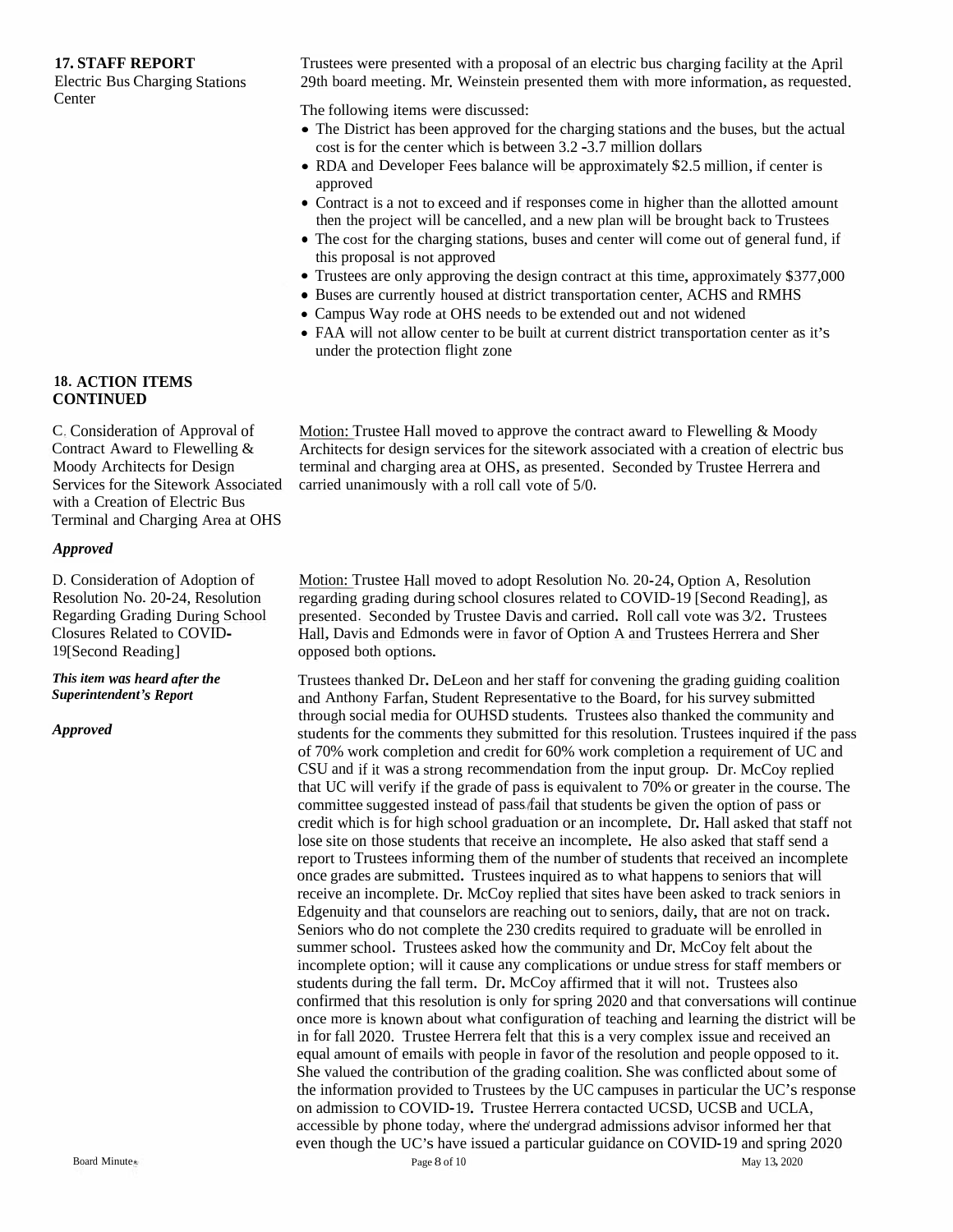the directors of admissions and UC Chancellor, along with their staff, will be meeting in July and August 2020 to finalize what they initially wrote regarding what they will accep<sup>t</sup> for grading. Trustees Herrera felt that if there is going to be further refinement taking place at the UC's and CSU's that she doesn't have enough information to determine what will be best for OUHSD students. She feels that unless all of the high school districts across California are all pass/no pass the equity issue will still be there. Trustee Herrera preferred to have had seniors dealt with separately from underclassmen.

Motion: Trustee Davis moved to approve the scheduling of <sup>a</sup> special board meeting on Wednesday, June 3, 2020 2:00 p.m. and Saturday, June 13, 2020, time to be determined, as presented. Seconded by Trustee Hall and carried unanimously with a roll call vote of  $5/0$ .

Motion: Trustee Herrera moved to adopt resolution No. 20-25 proclaiming May 13, 2020 as California Day of the Teacher, as presented. Seconded by Trustee Sher and carried unanimously with <sup>a</sup> roll call vote of 5/0.

Motion: Trustee Davis moved to adopt resolution No. 20-26 proclaiming May 17 through May 23, 2020 as Classified School Employee Week, as presented. Seconded by Trustee Hall and carried unanimously with <sup>a</sup> roll call vote of 5/0.

On behalf of the Board of Trustees, Dr. Davis stated that with all of the gratitude in their hearts to the variety of classified school employees such as paraprofessionals, custodians, nutrition services and maintenance the Trustees truly thank all of them for all that they do as it is much appreciated.

Board Policy <sup>411</sup> 4211/4311 was approve<sup>d</sup> on May 18, <sup>2016</sup> and is aligned to the CSBA Sample. Dr. DeLeon and Trustees discussed the selection process for the position of

This item was tabled; therefore, no action on this item took <sup>p</sup>lace.

E. Consideration of Approval to Schedule <sup>a</sup> Special Board Meeting On Wednesday, June 3, 2020 and Saturday, June 13, 2020

F. Consideration of Adoption of Resolution No. 20-25 Proclaiming May 13, 2020 as California Day of the Teacher

G.Consideration of Adoption of Resolution No. 20-26 Proclaiming May <sup>17</sup> through May 23, 2020 as Classified School Employee Week

19. DISCUSSION ITEM Board Policy 411/4211/4311<br>A. Discussion of Board Policy Sample. Dr. DeLeon and True 4111/4211/4311 Recruitment and Principal within this policy. Selection of Certificated and Classified Supervisory Personnel [Discussion only]

### *Tabled*

20.BOARD MEMBERS' REPORTS AND COMMUNICATIONS

A. President Sher

B. Trustee Davis

- C. Trustee Herrera
- D. Trustee Edmonds

E. Trustee Hall

21.ITEMS FOR FUTURE CONSIDERATION

PUBLIC: REPORT ON CLOSED 10:43 p.m. SESSION ACTION

Superintendent Search Status Report Trustees reviewed the search timeline and the composition of the interview panelists, quantity. Trustee Sher and Davis will work on paring down the number of interview panelists for the May  $27<sup>th</sup>$  status report.

- Sat in on a Zoom meeting with Jay Sorenson, Aaron Ferguson, district teachers and Dr. McCoy regarding distance learning and felt that it was amazing.
- No report
- No report
- No report
- No report
- Trustees reviewed the Items for Future Consideration.

RECONVENE IN President Sher announced the Board of Trustees would return to Closed Session at

The Board of Trustees returned to Open Session at 11:07 p.m. President Sher announced that no action was taken in Closed Session.